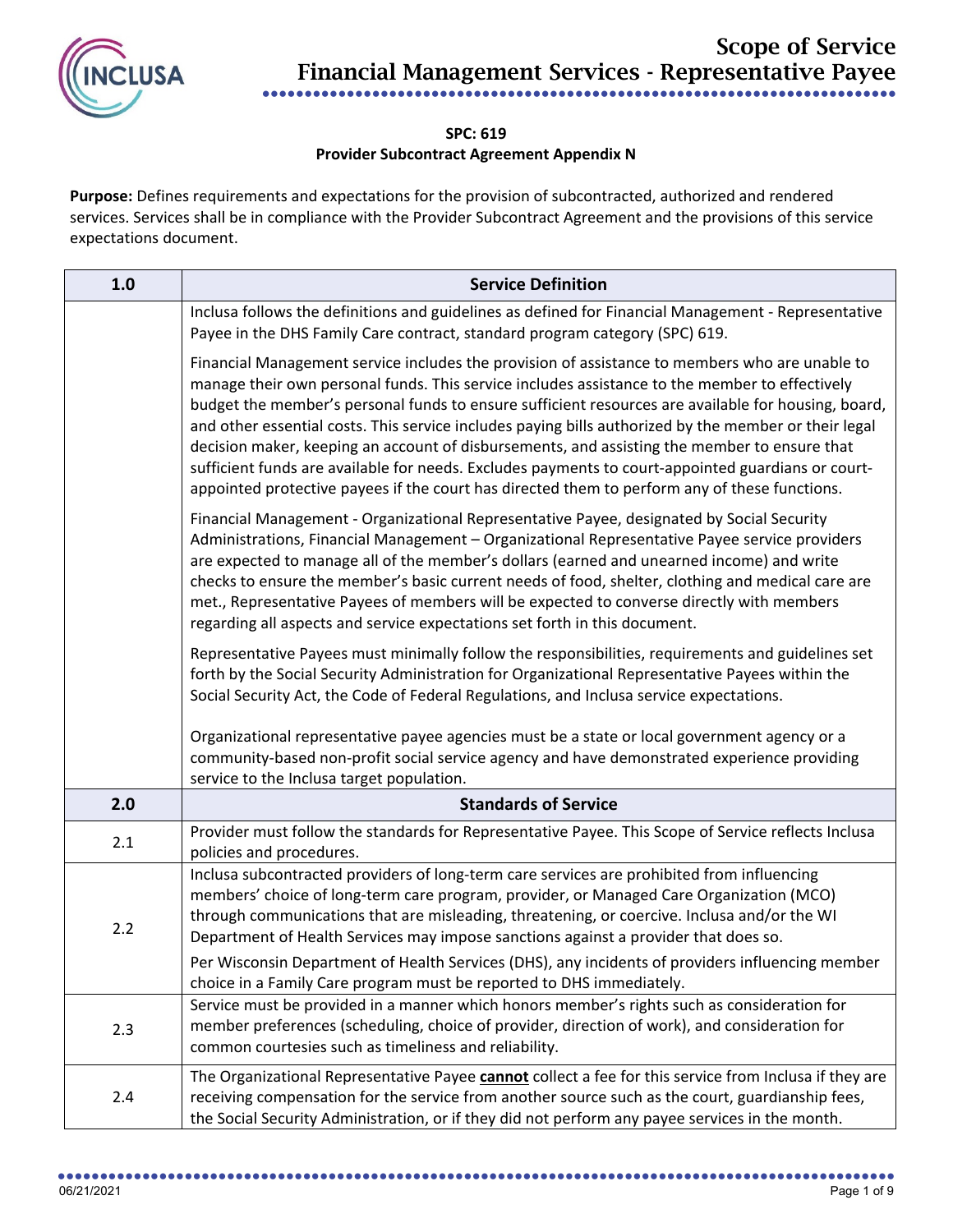| 2.5 | Provider must incorporate practices that honor members' beliefs, being sensitive to cultural<br>diversity and diverse cultural and ethical backgrounds, including supporting members with limited<br>English proficiency or disabilities, and regardless of gender, sexual orientation, or gender identity.<br>This includes fostering attitudes and interpersonal communication styles in staff and providers<br>which respect members' cultural backgrounds.                                                                                                                                                                                                                                                                                                                                                                                                                                                                                                                                                                                                                                                                                                                                                                                                                                                                                                                                                                                                                                                                                                                                                                                                                                                                                                                                                                                                                                                                                                                                                                                                                                                                                                                                                                                                                                                                                                                                                                                                                                                                                                                                                                                                                                                                                                                                                                                                                                                                                                                       |
|-----|--------------------------------------------------------------------------------------------------------------------------------------------------------------------------------------------------------------------------------------------------------------------------------------------------------------------------------------------------------------------------------------------------------------------------------------------------------------------------------------------------------------------------------------------------------------------------------------------------------------------------------------------------------------------------------------------------------------------------------------------------------------------------------------------------------------------------------------------------------------------------------------------------------------------------------------------------------------------------------------------------------------------------------------------------------------------------------------------------------------------------------------------------------------------------------------------------------------------------------------------------------------------------------------------------------------------------------------------------------------------------------------------------------------------------------------------------------------------------------------------------------------------------------------------------------------------------------------------------------------------------------------------------------------------------------------------------------------------------------------------------------------------------------------------------------------------------------------------------------------------------------------------------------------------------------------------------------------------------------------------------------------------------------------------------------------------------------------------------------------------------------------------------------------------------------------------------------------------------------------------------------------------------------------------------------------------------------------------------------------------------------------------------------------------------------------------------------------------------------------------------------------------------------------------------------------------------------------------------------------------------------------------------------------------------------------------------------------------------------------------------------------------------------------------------------------------------------------------------------------------------------------------------------------------------------------------------------------------------------------|
| 3.0 | <b>Service Description</b>                                                                                                                                                                                                                                                                                                                                                                                                                                                                                                                                                                                                                                                                                                                                                                                                                                                                                                                                                                                                                                                                                                                                                                                                                                                                                                                                                                                                                                                                                                                                                                                                                                                                                                                                                                                                                                                                                                                                                                                                                                                                                                                                                                                                                                                                                                                                                                                                                                                                                                                                                                                                                                                                                                                                                                                                                                                                                                                                                           |
| 3.1 | SPC 619 - Representative Payee<br>Upon a referral from Inclusa, the Representative Payee agency will complete the application/<br>paperwork establishing the agency as the Representative Payee with the Social Security<br>Administration. The Representative Payee agency will then be responsible for preparing a budget,<br>paying bills for the member, distribution of personal spending funds, receiving the calls directly<br>from the member to discuss funds, reporting and following up with Social Security regarding any<br>changes in income and authorizing additional discretionary funds requests. In addition, the<br>Representative Payee is responsible for negotiating with creditors, landlords, utility companies, etc.<br>in regard to payment arrangements.                                                                                                                                                                                                                                                                                                                                                                                                                                                                                                                                                                                                                                                                                                                                                                                                                                                                                                                                                                                                                                                                                                                                                                                                                                                                                                                                                                                                                                                                                                                                                                                                                                                                                                                                                                                                                                                                                                                                                                                                                                                                                                                                                                                                 |
| 3.2 | <b>Duties Required by Social Security for Representative Payee:</b><br>Determine the beneficiary's current financial needs for day-to-day living (e.g., food,<br>$\bullet$<br>clothing, housing, medical expenses, and personal items) and use his or her payments to<br>meet those needs.<br>Notify the Social Security Administration (SSA) when a beneficiary's condition improves to a<br>$\bullet$<br>point where you believe he or she no longer needs a payee.<br>Save any money left after meeting the beneficiary's current needs in a checking or savings<br>account (preferably interest bearing), U.S. savings bonds, or other appropriate<br>investment(s).<br>Keep separate written records for each member for at least 2 years. This includes a record<br>of all payments received from the Social Security Administration (SSA), bank statements and<br>cancelled checks, receipts or cancelled checks for rent, utilities, and major purchases made<br>for the beneficiary. For example, if you withdraw \$100 from the beneficiary's account and<br>buy an \$80 item, then there must be a receipt for the \$80 and a record reflecting the<br>disposition of the remaining \$20.<br>Notify SSA of any changes or circumstances that would affect your performance as a payee<br>or your decision to continue to serve as a payee (for example, you sell or transfer your<br>business).<br>Assure that you do not lend a beneficiary's money to anyone else, including other<br>beneficiaries you serve (this includes using funds held in a collective account to make up a<br>shortfall when a beneficiary's expenses exceed his/her ownership interest in the account).<br>Return any conserved funds (funds owned by the beneficiary) to SSA (or the new<br>Organizational Representative Payee) if you stop serving as the beneficiary's payee.<br>Notify SSA if a beneficiary dies while you are payee, and give any conserved funds owned by<br>$\bullet$<br>the beneficiary to the legal representative of the beneficiary's estate for disposition under<br>state law. If you received checks after the death of a beneficiary and they are not due, you<br>must return them to SSA.<br>A payee must complete forms for annual accountings of benefits received. The completed<br>$\bullet$<br>forms must be returned to SSA.<br>If you receive a large payment representing several months or even years of benefits, you<br>should plan to spend or conserve the money wisely, in the best interests of the beneficiary.<br>You must report any event that affects the beneficiary's payment or entitlement to benefits<br>and promptly return any payment that the beneficiary is not due. Do not rely on the<br>beneficiary to report these changes.<br>If you are a payee for a Supplemental Security Income (SSI) beneficiary, be aware of all<br>$\bullet$<br>income, funds and items a beneficiary may own that can be converted to cash because |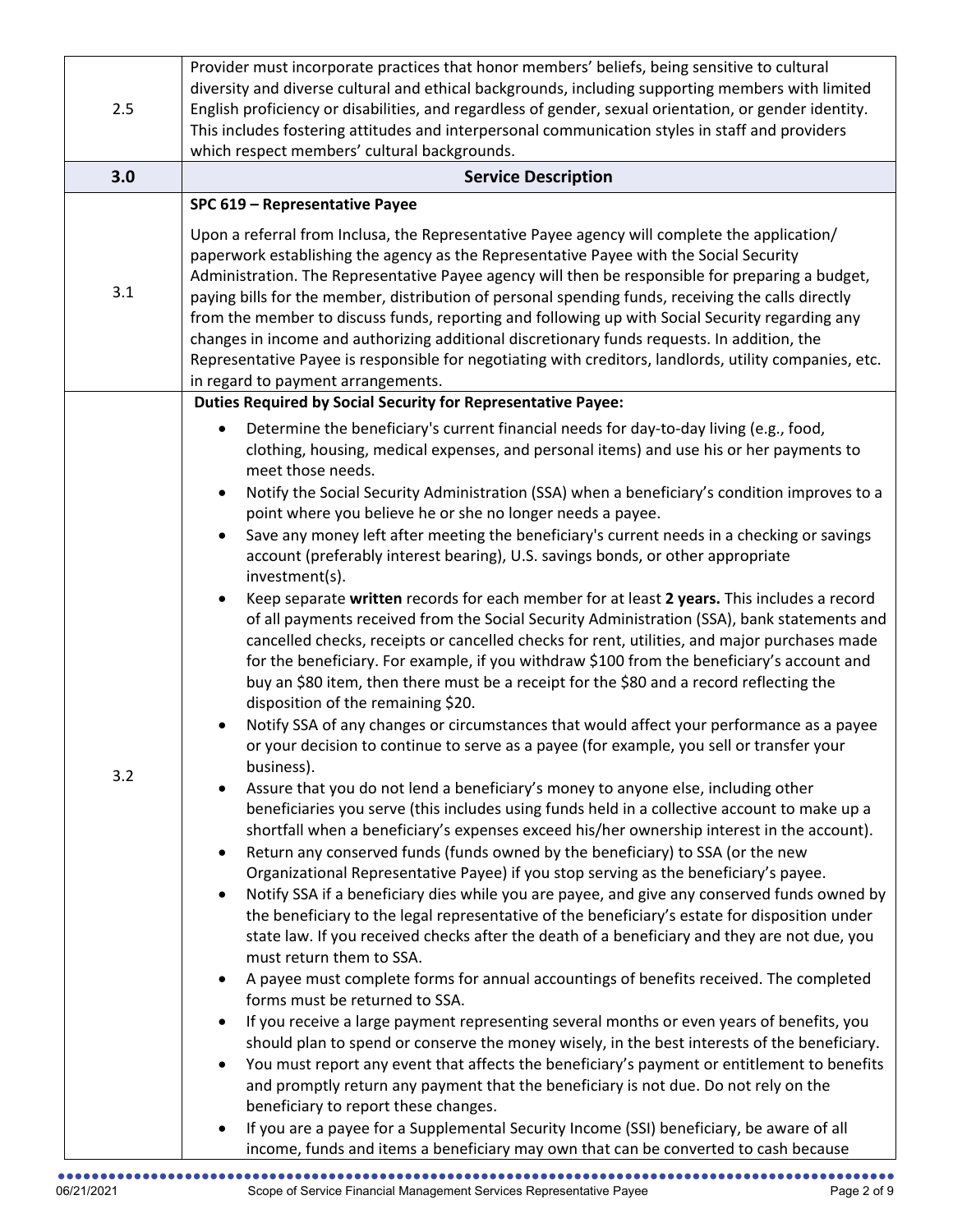|     | income and/or resources may impact the beneficiary's payments and/or eligibility (currently<br>\$2000 maximum for an individual). Inclusa Care Team and members are responsible for<br>letting the Representative Payee know of additional income as well.                                                                                                                                                                                                                                                                                                                                                                                                                                                                                                                                                                                                                                                                                                                                                                            |
|-----|---------------------------------------------------------------------------------------------------------------------------------------------------------------------------------------------------------------------------------------------------------------------------------------------------------------------------------------------------------------------------------------------------------------------------------------------------------------------------------------------------------------------------------------------------------------------------------------------------------------------------------------------------------------------------------------------------------------------------------------------------------------------------------------------------------------------------------------------------------------------------------------------------------------------------------------------------------------------------------------------------------------------------------------|
| 3.3 | Changes and Additional Events the Representative Payee Must Report to SSA:<br>the beneficiary dies,<br>the beneficiary moves,<br>$\bullet$<br>you are unable to contact the beneficiary and you do not know where the beneficiary is,<br>$\bullet$<br>the beneficiary marries or divorces or marriage is annulled,<br>$\bullet$<br>the beneficiary's name changes,<br>$\bullet$<br>the beneficiary starts or stops working,<br>$\bullet$<br>the disabled beneficiary's condition improves,<br>$\bullet$<br>the beneficiary leaves or plans to leave the U.S. for 30 consecutive days or more,<br>$\bullet$<br>the beneficiary's immigration or citizenship status changes,<br>$\bullet$<br>the beneficiary is confined to a correctional institution or has an unsatisfied warrant,<br>$\bullet$<br>your organization can no longer serve as a payee,<br>$\bullet$<br>the beneficiary no longer needs a payee,<br>$\bullet$<br>employee theft of beneficiary funds, or<br>when the Representative Payee address changes.<br>$\bullet$ |
| 3.4 | You must also report the following events if the beneficiary receives SSI payments:<br>the beneficiary acquires countable resources that exceed \$2,000 for an individual or \$3,000<br>$\bullet$<br>for a couple,<br>the beneficiary moves, even temporarily, to or from a hospital, nursing home or other<br>institution,<br>a married beneficiary separates from his or her spouse, or they begin living together after a<br>separation,<br>someone moves into or out of the beneficiary's household, or<br>the beneficiary has any change in income (wages, government payment, pension, etc.) or<br>$\bullet$<br>resources (for example, a child's SSI payment may change if there are any changes in family<br>income or resources, such as the parents' savings).                                                                                                                                                                                                                                                              |
| 3.5 | The Representative Payee will establish a member's budget to meet day to day living needs with the<br>first focus on food, clothing, housing, and medical needs. Secondary member financial priorities<br>should be personal care items, dental expenses, rehabilitation expenses; next should be past-due<br>bills, support for dependents and entertainment.                                                                                                                                                                                                                                                                                                                                                                                                                                                                                                                                                                                                                                                                        |
| 3.6 | The Representative Payee is responsible to distribute money for food, clothing, and shelter. This<br>would not be a task authorized under any other service in the Family Care benefit package. The<br>Representative Payee is required to ensure that the member receives funds on a regular basis to<br>purchase groceries. The frequency of this distribution is a collaborative decision between the<br>Representative Payee and the member. How this money is issued to the member (cash, check,<br>blank check, gift card, debit card, money order, etc.) is the responsibility of the Representative<br>Payee. They will consult with the Inclusa Care Team in making this determination.                                                                                                                                                                                                                                                                                                                                      |
| 3.7 | For members that have pensions and/or earned income: the budget must include unearned income<br>for which the member is eligible such as SSDI, SSI, SSI-E and earned income in order to ensure that<br>all basic needs are being reimbursed. The Representative Payee is responsible for ensuring that<br>food, clothing, and shelter needs are met. If the Representative Payee is not able to meet those<br>needs solely with their benefit income, they need to collaborate with the member to determine the<br>priority of how things will get paid from their combined income (earned and unearned). This may<br>include accepting earned funds to meet the member's basic needs per Social Security guidelines.<br>Inclusa Care Team may need to collaborate with and assist the Representative Payee in obtaining<br>this information and assuring members' cooperation as the Representative Payee has no legal<br>authority to access this information.                                                                      |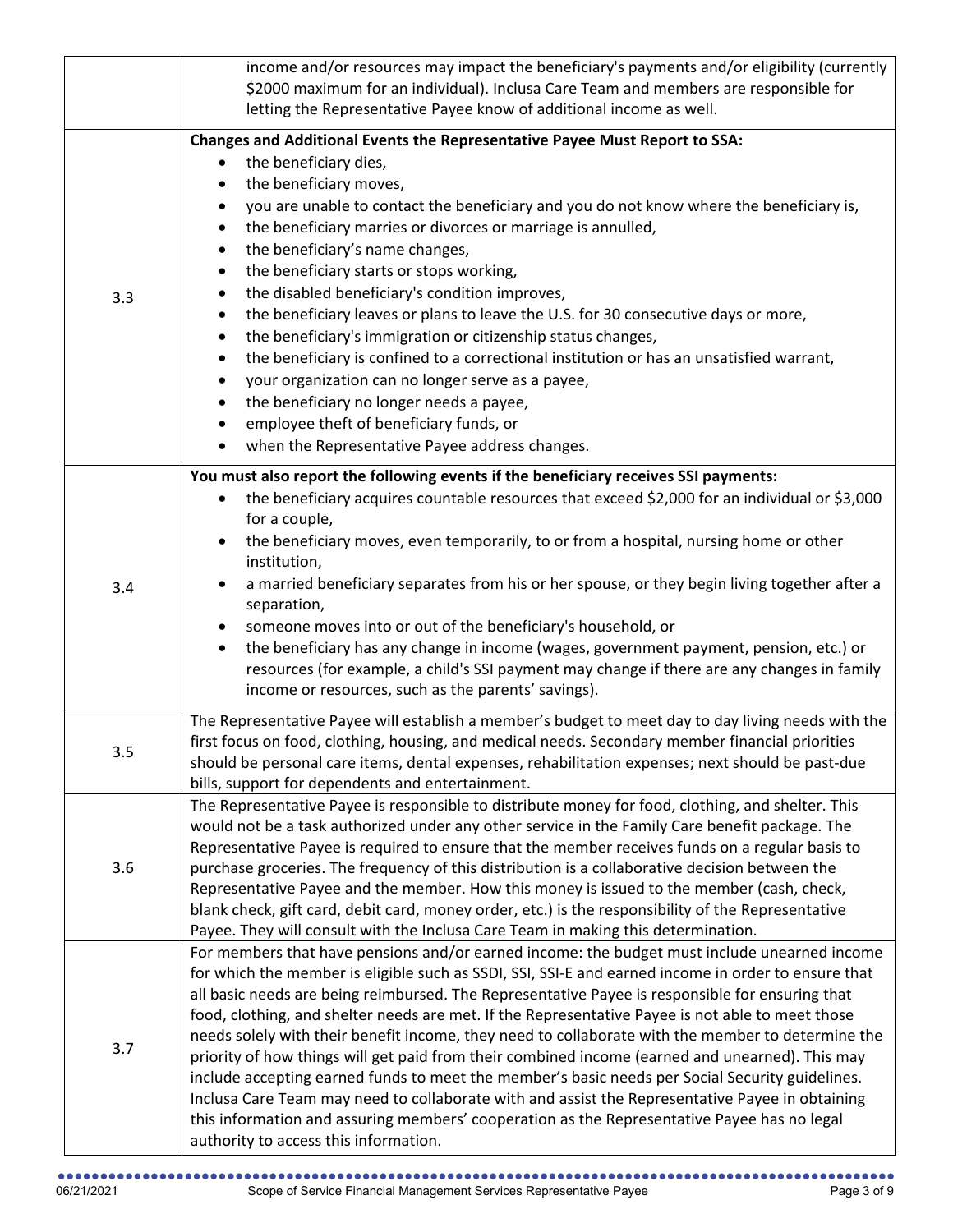|      | The member may also choose to have all or some of their pension or other income deposited into                                                                                                                                                                                                                                                                                                                                                              |
|------|-------------------------------------------------------------------------------------------------------------------------------------------------------------------------------------------------------------------------------------------------------------------------------------------------------------------------------------------------------------------------------------------------------------------------------------------------------------|
|      | their Representative Payee account so all bills can be paid by the Representative Payee.                                                                                                                                                                                                                                                                                                                                                                    |
| 3.8  | The Representative Payee must provide a toll-free telephone number or other accessible<br>communication method for members to contact the Organizational Representative Payee agency<br>directly without cost to the member, meet with members face to face as needed or requested by<br>the member, and establish a protocol with easily accessible and various convenient locations for<br>members to cash checks.                                        |
| 3.9  | As necessary, the Representative Payee will need to obtain releases of information from the<br>authorized party for conducting Representative Payee Services on behalf of the member with<br>landlords, creditors, utility companies, etc. Releases are not usually optional. Since the<br>Representative Payee is responsible for paying bills, the bills must go to them.                                                                                 |
| 3.10 | The Representative Payee will process applications for new referrals, report changes in income to<br>Social Security, and contact Social Security or other income sources with any problems or issues<br>surrounding member's earned or unearned income. The Representative Payee will contact the care<br>manager for assistance in resolving issues relative to earned income. They will also report all other<br>required changes listed in Section III. |
| 3.11 | Representative Payee agencies are required to respond to phone or email inquiries within 24<br>standard business hours.                                                                                                                                                                                                                                                                                                                                     |
| 3.12 | The Representative Payee Organization must notify the Inclusa care manager by email if the<br>member has reached assets of \$1,250 or if there is an expected dollar deposit of more than \$2,000<br>dollars to ensure that financial planning and counseling is available, so the member remains<br>financially eligible for Family Care services.                                                                                                         |
| 4.0  | <b>Units of Service and Reimbursement Guidelines</b>                                                                                                                                                                                                                                                                                                                                                                                                        |
| 4.1  | Representative Payee: This service shall be billed at a set monthly rate per member. The rate shall<br>not exceed Social Security Guidelines.<br>Organizational representative payees cannot collect a fee for this service from Inclusa if they are<br>receiving compensation for the service from another source such as the court, guardianship fees,<br>the Social Security Administration, or if they did not perform any payee services in the month. |
|      | SPC 619; Procedure Code T2025<br>Service is billed with the indicated SPC and procedure code at the monthly rate as defined in<br>Appendix A of the Provider Subcontract Agreement.                                                                                                                                                                                                                                                                         |
| 4.2  | <b>Remote Waiver Services and Interactive Telehealth</b><br>Provider must include modifier 95 when submitting claims for services that are delivered remotely<br>or through telehealth.                                                                                                                                                                                                                                                                     |
| 5.0  | <b>Staff Qualifications and Training</b>                                                                                                                                                                                                                                                                                                                                                                                                                    |
| 5.1  | The agency must ensure that the direct service staff is qualified by having education and/or<br>experience in financial services, including training and experience in accounting and bookkeeping.                                                                                                                                                                                                                                                          |
| 5.2  | The agency must maintain record of when training is completed.                                                                                                                                                                                                                                                                                                                                                                                              |
| 5.3  | Caregiver Background Checks - Providers will comply with all applicable standards and/or<br>regulations related to caregiver background checks and comply with Appendix H from the Inclusa<br>Subcontract Agreement.                                                                                                                                                                                                                                        |
| 5.4  | Provider agency must orient and train their staff on the Family Care Program, Inclusa, and<br>Commonunity™, the trademarked care management model of Inclusa. Support materials regarding<br>the Family Care Program and Commonunity <sup>™</sup> are available on the Inclusa website at<br>www.inclusa.org.                                                                                                                                               |
| 5.5  | The provider agency must ensure that staff have received training on the following subjects<br>pertaining to the individuals served:<br>A. Policy, procedures, and expectations of Inclusa and the Organizational Rep Payee agency<br>including training on:                                                                                                                                                                                                |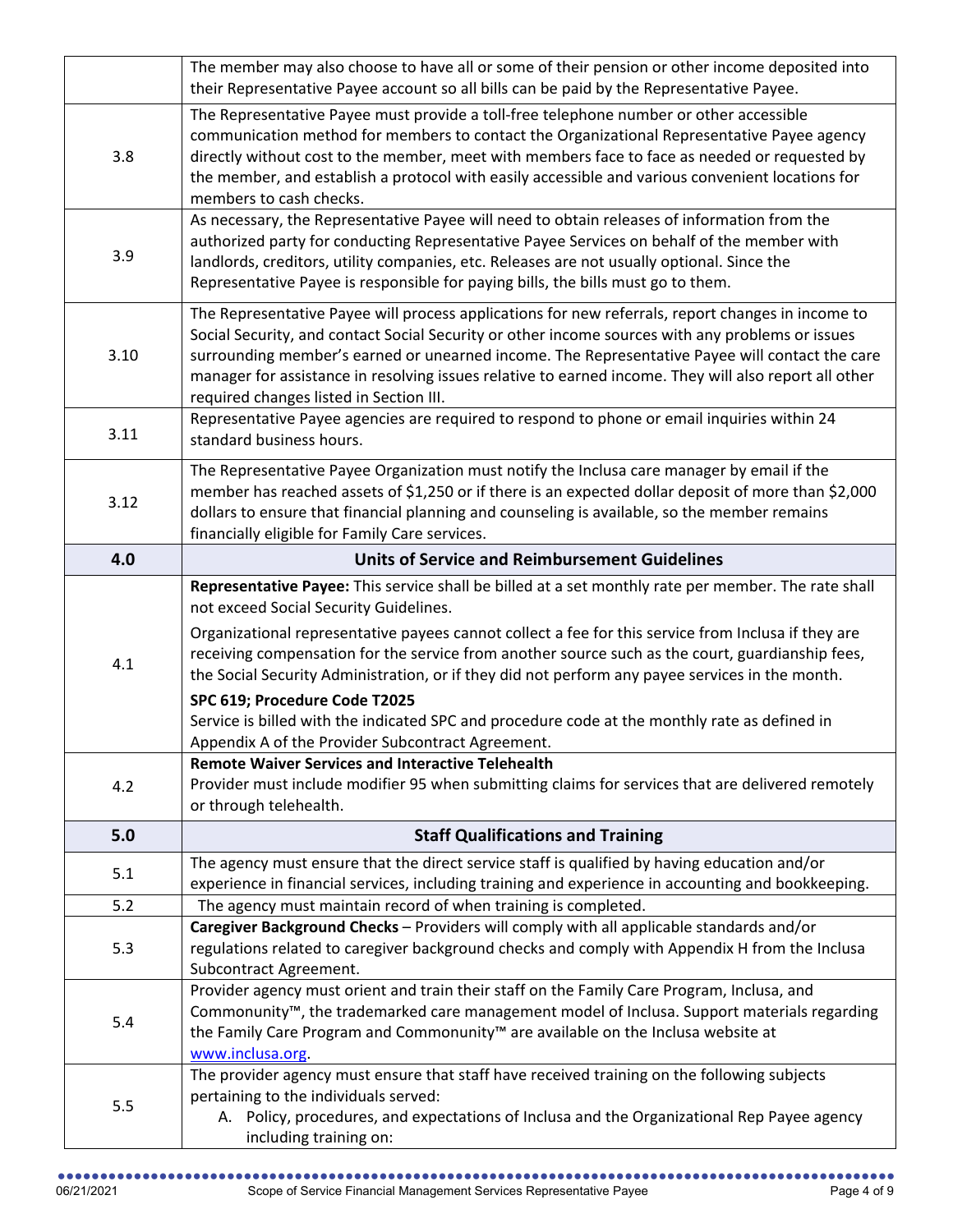|     | Member rights and responsibilities<br>$\bullet$                                                                                                                                                          |
|-----|----------------------------------------------------------------------------------------------------------------------------------------------------------------------------------------------------------|
|     | Provider rights and responsibilities<br>٠                                                                                                                                                                |
|     | Record keeping and reporting<br>٠                                                                                                                                                                        |
|     | Documentation/data collection<br>$\bullet$                                                                                                                                                               |
|     | Other information deemed necessary and appropriate<br>$\bullet$                                                                                                                                          |
|     | B. Information about individuals to be served including information on disabilities, abilities,                                                                                                          |
|     | needs, functional deficits, strengths, and preferences.                                                                                                                                                  |
|     | C. Recognizing and appropriately responding to all conditions that might adversely affect the                                                                                                            |
|     | member's health and safety including how to respond to emergencies.                                                                                                                                      |
|     | D. Interpersonal and communication skills and appropriate attitudes for working effectively                                                                                                              |
|     | with members. These include:                                                                                                                                                                             |
|     | Understanding the principles of person-centered services<br>$\bullet$                                                                                                                                    |
|     | Member rights<br>٠                                                                                                                                                                                       |
|     | Cultural, linguistic, and ethnic differences<br>٠                                                                                                                                                        |
|     | <b>Active listening</b><br>٠                                                                                                                                                                             |
|     | How to respond with emotional support and empathy<br>٠                                                                                                                                                   |
|     | Ethics in dealing with members, family and other providers<br>٠<br>Conflict resolution                                                                                                                   |
|     | $\bullet$                                                                                                                                                                                                |
|     | Maintaining appropriate personal and professional boundaries with member's<br>served                                                                                                                     |
|     | Other topics relevant to the population to be served                                                                                                                                                     |
| 5.6 | Staff shall be trained in recognizing abuse and neglect and reporting requirements.                                                                                                                      |
| 5.7 | Services provided by anyone under the age of 18 shall comply with Child Labor Laws.                                                                                                                      |
| 6.0 | <b>Supervision and Staff Adequacy</b>                                                                                                                                                                    |
|     |                                                                                                                                                                                                          |
|     |                                                                                                                                                                                                          |
| 6.1 | The provider agency shall maintain adequate staffing to meet the needs of members referred by                                                                                                            |
|     | Inclusa and accepted by the agency for service.                                                                                                                                                          |
| 6.2 | Providers must have an acceptable backup procedure to ensure delivery of service in a timely<br>manner.                                                                                                  |
|     | Provider agency will ensure:                                                                                                                                                                             |
|     | Performance issues with staff are addressed promptly and Inclusa teams are kept informed                                                                                                                 |
| 6.3 | about significant issues that affect the Inclusa member.                                                                                                                                                 |
|     | Provider staff are working collaboratively and communicating effectively with Inclusa staff                                                                                                              |
| 7.0 | <b>Service Referral and Authorization</b>                                                                                                                                                                |
|     | The Inclusa team will provide a written service referral form to the provider agency which specifies                                                                                                     |
| 7.1 | the expected outcomes, amount, frequency, and duration of services.                                                                                                                                      |
|     |                                                                                                                                                                                                          |
|     | The provider agency must notify the Inclusa team within 2 business days of receiving a referral                                                                                                          |
|     | regarding the ability to accept the member for services. If the referral is accepted, notification                                                                                                       |
| 7.2 | should also include the anticipated start date or any delays in staffing by the requested start date.                                                                                                    |
|     | The provider agency must continue to report status of an open referral on a weekly basis to the<br>Inclusa team until the referral is filled.                                                            |
|     |                                                                                                                                                                                                          |
| 7.3 | The provider agency will retain copies of the referral forms in the agency file as proof of<br>authorization.                                                                                            |
|     | <b>Authorizations for Member Services</b>                                                                                                                                                                |
|     | The Inclusa Provider Portal is used by providers to obtain information about current authorizations.                                                                                                     |
|     |                                                                                                                                                                                                          |
| 7.4 | In addition, the provider must use the portal to acknowledge all new authorizations. The provider<br>agency is responsible for ensuring that only currently employed and authorized staff have access to |
|     | the provider portal, and for using the member authorization information available on the portal to                                                                                                       |
|     | bill for services accurately.                                                                                                                                                                            |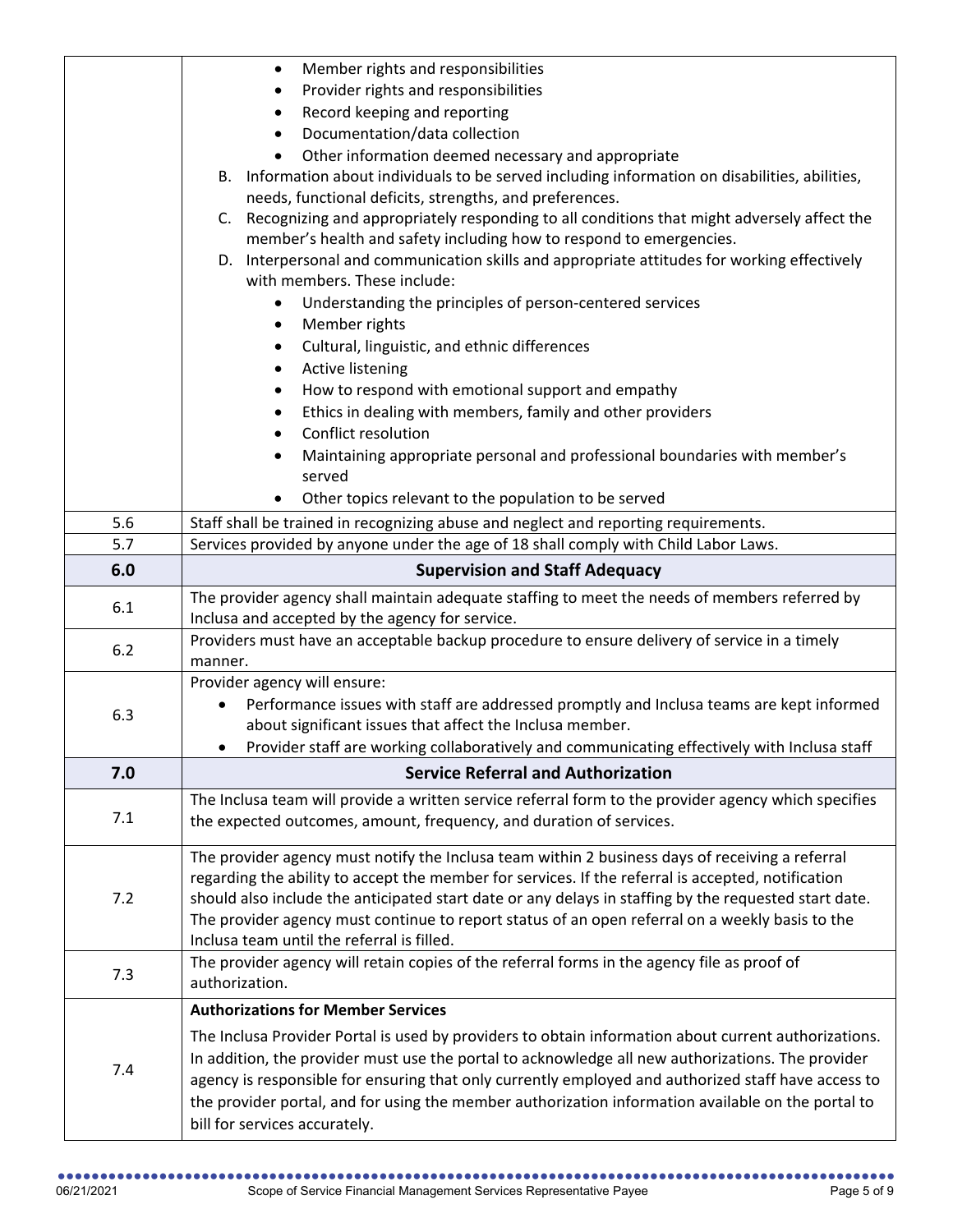|     | For authorization needs such as new authorizations, additional units, or missing authorizations,<br>during normal Inclusa business hours (8:00 a.m. to 4:30 p.m.) the provider should contact the<br>Inclusa team (Community Resource Coordinator or Health and Wellness Coordinator).                                                                                                                                                                                                                                                                                                                                                                                                |
|-----|---------------------------------------------------------------------------------------------------------------------------------------------------------------------------------------------------------------------------------------------------------------------------------------------------------------------------------------------------------------------------------------------------------------------------------------------------------------------------------------------------------------------------------------------------------------------------------------------------------------------------------------------------------------------------------------|
|     | If your authorization request is an emergent need impacting the member's health and safety and<br>you cannot reach the Inclusa team:                                                                                                                                                                                                                                                                                                                                                                                                                                                                                                                                                  |
|     | During Inclusa business hours - call 877-622-6700 and press 0 for assistance.                                                                                                                                                                                                                                                                                                                                                                                                                                                                                                                                                                                                         |
|     | After Inclusa business hours - call 877-622-6700 and press 9 to be connected to our<br>after-hours support.                                                                                                                                                                                                                                                                                                                                                                                                                                                                                                                                                                           |
|     | Questions regarding billing or claims for current Representative Payee authorizations and requests<br>for Provider Portal assistance should be directed to the Inclusa SHC-SDS-Home Health Support Team<br>at ACS-SHC-SDS-HomeHealth@inclusa.org or 888-544-9353, ext. 7.                                                                                                                                                                                                                                                                                                                                                                                                             |
|     | <b>Remote Waiver Services and Interactive Telehealth</b>                                                                                                                                                                                                                                                                                                                                                                                                                                                                                                                                                                                                                              |
|     | Provider may not require members to receive a service via interactive telehealth or remotely if in-<br>person service is an option.                                                                                                                                                                                                                                                                                                                                                                                                                                                                                                                                                   |
|     | 1. Remote Waiver Services                                                                                                                                                                                                                                                                                                                                                                                                                                                                                                                                                                                                                                                             |
|     | Remote waiver services are waiver services delivered using audiovisual communication<br>technology that permits 2-way, real-time, interactive communications between a provider<br>and a member. Remote waiver services do not include communications delivered solely by<br>audio-only telephone, facsimile machine, or electronic mail. The IDT cannot require the use<br>of remote services to authorize the service.                                                                                                                                                                                                                                                              |
|     | The IDT must first determine the service is necessary to support an outcome by using the<br>RAD or other Department approved alternative and then determine whether it can be<br>authorized remotely.                                                                                                                                                                                                                                                                                                                                                                                                                                                                                 |
| 7.5 | To authorize a waiver service for remote delivery, the IDT must:                                                                                                                                                                                                                                                                                                                                                                                                                                                                                                                                                                                                                      |
|     | Determine that the service can be delivered remotely with functional equivalence to<br>а.<br>face to face as the in-person service. Functional equivalence exists when a there is no<br>reduction in quality, safety, or effectiveness of the in-person service because it is<br>delivered by using audiovisual telecommunication technology.<br>b. Obtain informed consent from the member to receive the service remotely.<br>Determine that the member has the proper equipment and connectivity to participate<br>c.<br>in the service remotely. The MCO is not required to provide the proper equipment and<br>connectivity to enable the member to access the service remotely. |
|     | State Plan Services Via Interactive Telehealth<br>2.                                                                                                                                                                                                                                                                                                                                                                                                                                                                                                                                                                                                                                  |
|     | Interactive telehealth is telehealth delivered using multimedia communication technology<br>that permits 2-way, real-time, interactive communications between a certified provider of<br>Medical Assistance at a distant site and the Medical Assistance recipient or the recipient's<br>provider.                                                                                                                                                                                                                                                                                                                                                                                    |
| 8.0 | <b>Communication, Documentation and Reporting Requirements</b>                                                                                                                                                                                                                                                                                                                                                                                                                                                                                                                                                                                                                        |
| 8.1 | Inclusa communicates with providers regularly in the following formats:<br>Vendor forums<br>Mass notifications via email, fax, or mail<br>Notices for expiring credentialing<br>Notices are sent to providers via email when the provider has email available to ensure timeliness<br>of communication.                                                                                                                                                                                                                                                                                                                                                                               |
|     | Provider agencies are required to ensure that Inclusa Community Resources/Provider Relations<br>(CR/PR) staff, Inclusa teams, guardians, and other identified members of the interdisciplinary team                                                                                                                                                                                                                                                                                                                                                                                                                                                                                   |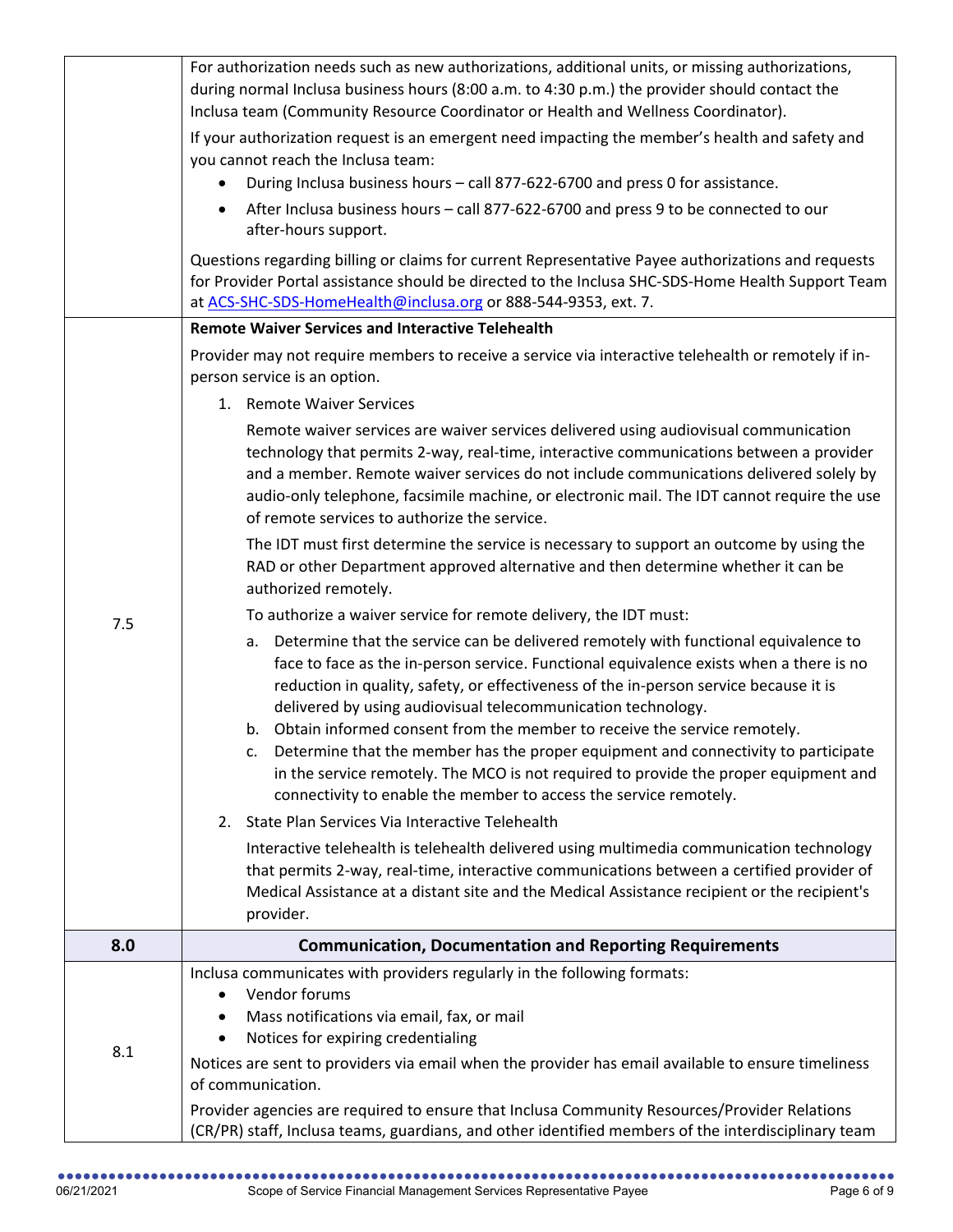|     | for a member have accurate and current provider contact information to include address, phone                                                                               |
|-----|-----------------------------------------------------------------------------------------------------------------------------------------------------------------------------|
|     | numbers, fax numbers, and email addresses.                                                                                                                                  |
|     | Providers can update their information by contacting Provider Relations at 877-622-6700 (select<br>Option 2, then Option 3) or <b>ProviderRelations@inclusa.org</b> .       |
|     | The provider agency shall report to the Inclusa team whenever:                                                                                                              |
|     | There is a change in service provider<br>1)                                                                                                                                 |
| 8.2 | There is a change in the member's needs or abilities<br>2)                                                                                                                  |
|     | The member or provider is not available for scheduled services (within 24 hours unless an<br>3)                                                                             |
|     | alternate date is scheduled between provider and member)<br><b>Member Incidents</b>                                                                                         |
|     | Provider agencies shall report all member incidents to the Inclusa team. Providers must promptly                                                                            |
|     | communicate with the Inclusa team regarding any incidents, situations or conditions that have                                                                               |
|     | endangered or, if not addressed, may endanger the health and safety of the member.                                                                                          |
| 8.3 | Acceptable means of communicating member incidents to the Inclusa team would be via phone,                                                                                  |
|     | fax, or email within 24 hours. Additional documentation of incidents may be requested by the team                                                                           |
|     | or Inclusa Quality Assurance.                                                                                                                                               |
|     | Incident reporting resources and training are available in the Providers section of the Inclusa<br>website at www.inclusa.org.                                              |
|     | The provider agency shall give at least 30 days' advance notice to the Inclusa team when it is unable                                                                       |
|     | to provide authorized services to an individual member. The provider agency shall be responsible to                                                                         |
| 8.4 | provide authorized services during this time period.                                                                                                                        |
|     | The Inclusa team or designated staff person will notify the provider agency when services are to be                                                                         |
|     | discontinued. The Inclusa team will make every effort to notify the provider at least 30 days in<br>advance.                                                                |
|     | The provider agency must maintain the following documentation, and make available for review by                                                                             |
|     | Inclusa upon request:                                                                                                                                                       |
|     | Provider meets the required standards for applicable staff qualification, training and                                                                                      |
|     | programming                                                                                                                                                                 |
|     | Verification of criminal, caregiver and licensing background checks as required.<br>$\bullet$                                                                               |
| 8.5 | Policy and procedure related to supervision methods by the provider agency including                                                                                        |
|     | frequency, intensity, and any changes in supervision.                                                                                                                       |
|     | Policy and procedure for responding to complaints, inappropriate practices or matters<br>qualifying as member-related incidents. The policy and procedure should also cover |
|     | expectation of work rules work ethics and reporting variances to the program supervisor.                                                                                    |
|     | Employee time sheets/visit records which support billing to Inclusa.                                                                                                        |
| 9.0 | <b>Quality Assurance</b>                                                                                                                                                    |
|     | <b>Purpose</b>                                                                                                                                                              |
|     | Inclusa quality assurance activities are a systematic, departmental approach to ensuring and                                                                                |
|     | recognizing a specified standard or level of care expected of subcontracted providers. These                                                                                |
|     | methodologies are established to review and inspect subcontracted provider performance and                                                                                  |
|     | compliance.                                                                                                                                                                 |
|     | Inclusa will measure a spectrum of outcomes against set standards to elicit the best picture of                                                                             |
| 9.1 | provider quality.                                                                                                                                                           |
|     | Inclusa provider quality assurance practices:<br>1) Establish the definition of quality services,                                                                           |
|     | 2) Assess and document performance against these standards, and                                                                                                             |
|     | Detail corrective measures to be taken if problems are detected.<br>3)                                                                                                      |
|     | It is the responsibility of providers and provider agencies to maintain the regulatory and contractual                                                                      |
|     | standards as outlined in this section. Inclusa will monitor compliance with these standards to ensure                                                                       |
|     | the services purchased are of the highest quality.                                                                                                                          |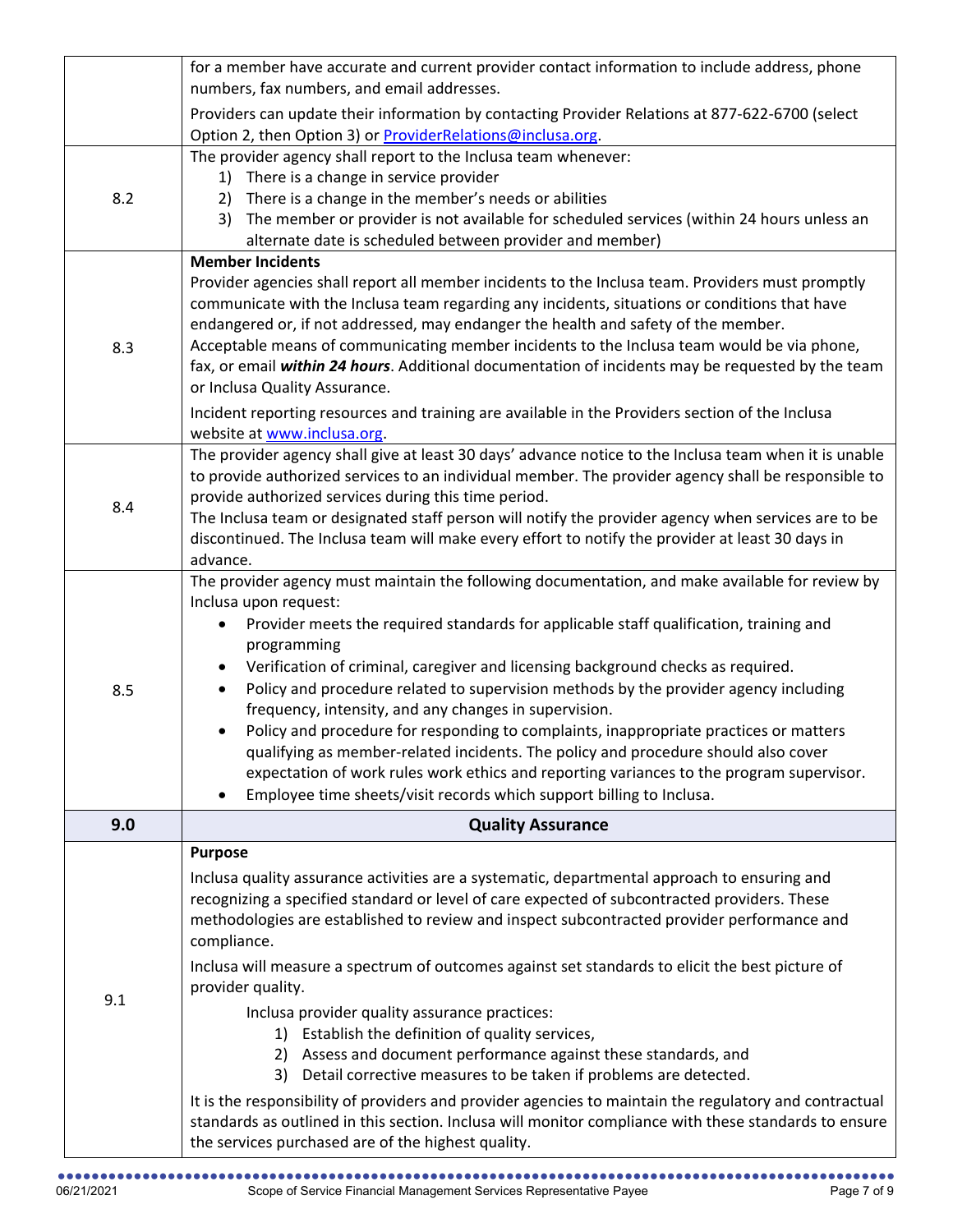|     | Resulting action may include recognition of performance at or above acceptable standards, working                                                                                          |
|-----|--------------------------------------------------------------------------------------------------------------------------------------------------------------------------------------------|
|     |                                                                                                                                                                                            |
|     | with the provider to repair and correct performance if it is below an acceptable standard, or action                                                                                       |
|     | up to termination of services and/or contract should there be failure to achieve acceptable                                                                                                |
|     | standards and compliance with contract expectations.                                                                                                                                       |
|     | <b>Quality Performance Indicators</b>                                                                                                                                                      |
|     | Legal/Regulatory Compliance- evidenced by regulatory review with no deficiencies, type of<br>deficiency and/or effective and timely response.                                              |
|     | Education/Training of staff- Effective training of staff members in all aspects of their job,<br>٠<br>including handling emergency situations. Established procedures for appraising staff |
|     | performance and for effectively modifying poor performance where it exists.<br>Performance record of contracted activities-                                                                |
| 9.2 | tracking of number, frequency, and outcomes of Inclusa Incident Reports related to<br>$\circ$<br>provider performance                                                                      |
|     | tracking of successful service provision (member achieving goals/outcomes,<br>increased member independence and community participation, etc.)                                             |
|     | Contract Compliance- formal or informal review and identification of compliance with                                                                                                       |
|     | Inclusa contract terms, provider scope of service, applicable policies/procedures for Inclusa                                                                                              |
|     | contracted providers                                                                                                                                                                       |
|     | Availability and Responsiveness- related to referrals or updates to services, reporting and                                                                                                |
|     | communication activities with Inclusa staff.                                                                                                                                               |
|     | <b>Inclusa Sources and Activities for Measuring Provider Performance</b>                                                                                                                   |
|     |                                                                                                                                                                                            |
|     | Member satisfaction surveys<br>٠                                                                                                                                                           |
|     | Internal or external complaints and compliments<br>٠                                                                                                                                       |
|     | Onsite review/audits<br>$\bullet$                                                                                                                                                          |
| 9.3 | Quality Teams- as assigned based on significant incidents, trend in quality concerns or                                                                                                    |
|     | member-related incidents.                                                                                                                                                                  |
|     | Tracking of performance and compliance in relation to the subcontract agreement and                                                                                                        |
|     | appendices                                                                                                                                                                                 |
|     | Statistical reviews of time between referral and service commencement                                                                                                                      |
|     | <b>Expectations of Providers and Inclusa for Quality Assurance Activities</b>                                                                                                              |
|     |                                                                                                                                                                                            |
|     | Collaboration: working in a goal oriented, professional, and team-based approach with                                                                                                      |
|     | Inclusa representatives to identify core issues to quality concerns, strategies to improve,                                                                                                |
|     | and implementing those strategies.<br>Responsiveness: actions taken upon request and in a timely manner to resolve and improve                                                             |
|     | identified issues. This may include submitted documents to Inclusa, responding to calls,                                                                                                   |
|     |                                                                                                                                                                                            |
| 9.4 | emails, or other inquiries, keeping Inclusa designated staff informed of progress, barriers,                                                                                               |
|     | and milestones achieved during quality improvement activities.                                                                                                                             |
|     | Systems perspective to improvement: approaching a quality concern, trend, or significant                                                                                                   |
|     | incident with the purpose of creating overall improvements that will not only resolve the                                                                                                  |
|     | issue at hand but improve service and operations as a whole.                                                                                                                               |
|     | Member-centered solutions to issues: relentlessly striving to implement solutions with the                                                                                                 |
|     | focus on keeping services member-centered and achieving the goals and outcomes                                                                                                             |
|     | identified for persons served.                                                                                                                                                             |
|     | Inclusa is committed to interfacing with providers to collaboratively and proactively discuss issues                                                                                       |
|     | identified with processes and assist with implementing improvements and reviewing the impact of                                                                                            |
|     | the changes as a partner in the mission to serve members.                                                                                                                                  |